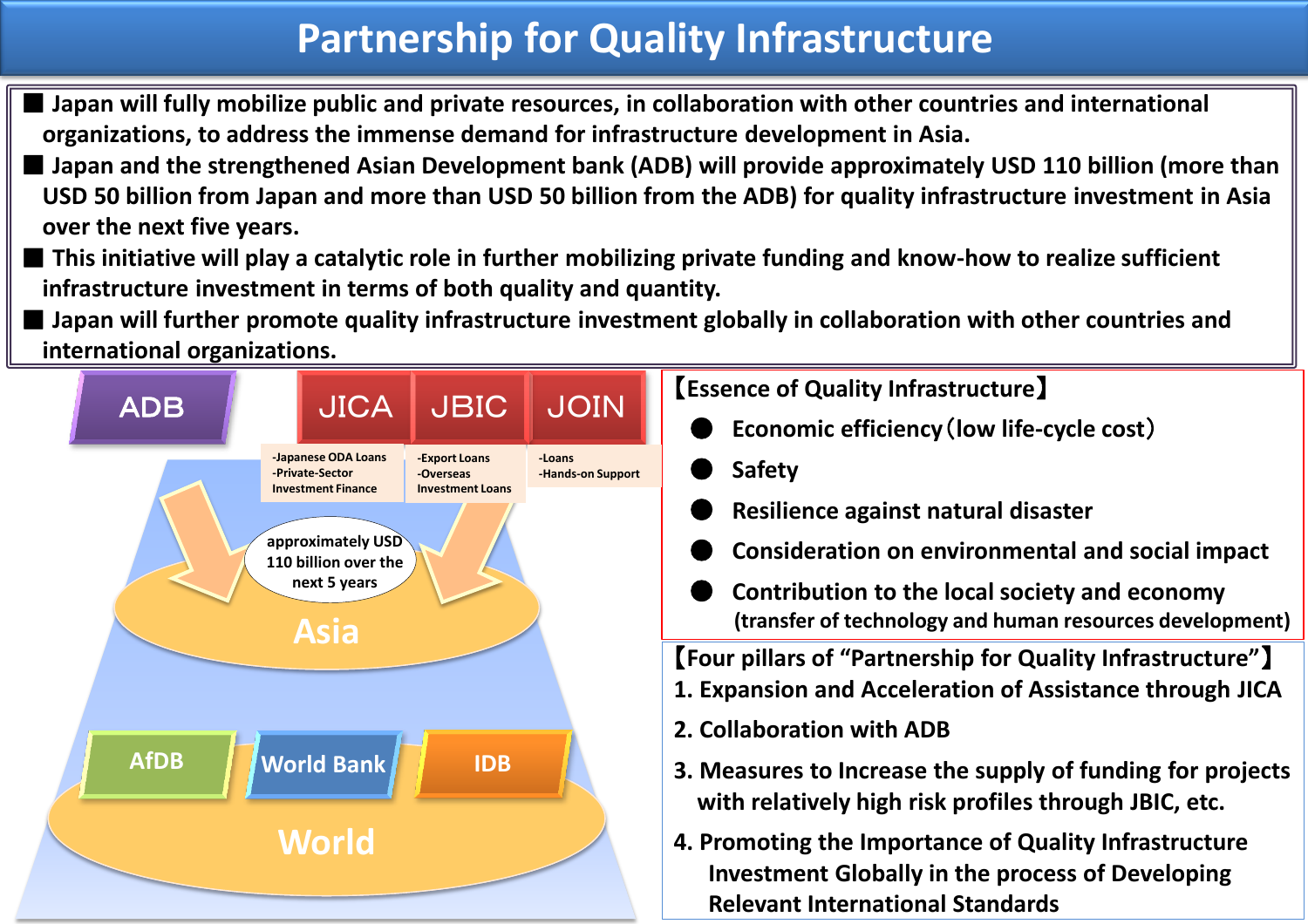# **First Pillar: Expansion and Acceleration of Assistance through JICA**①

◎ The amount of total Japanese ODA Loans provided to Asian countries in the field of infrastructure after the announcement of the PQI in May until the end of October increased by approximately 1.5 times compared to the same period last year (on an E/N basis).

 $\triangleright$  An example of a large-scale project: the North South Commuter Railway Project (The Philippines) …about 38km connecting Metro Manila and outlying areas (Japanese ODA Loan of approximately 240 billion yen)

◎ Individual projects, including the ones that utilize new types of Japanese ODA Loans, have been formulated.



 $\triangleright$  First EBF Loan project: Industrial area development (Bangladesh) (Extends Japanese ODA Loan (approximately 1.5 billion yen) to back finance the equity provided by a recipient government to an SPC in charge of special economic zone development.)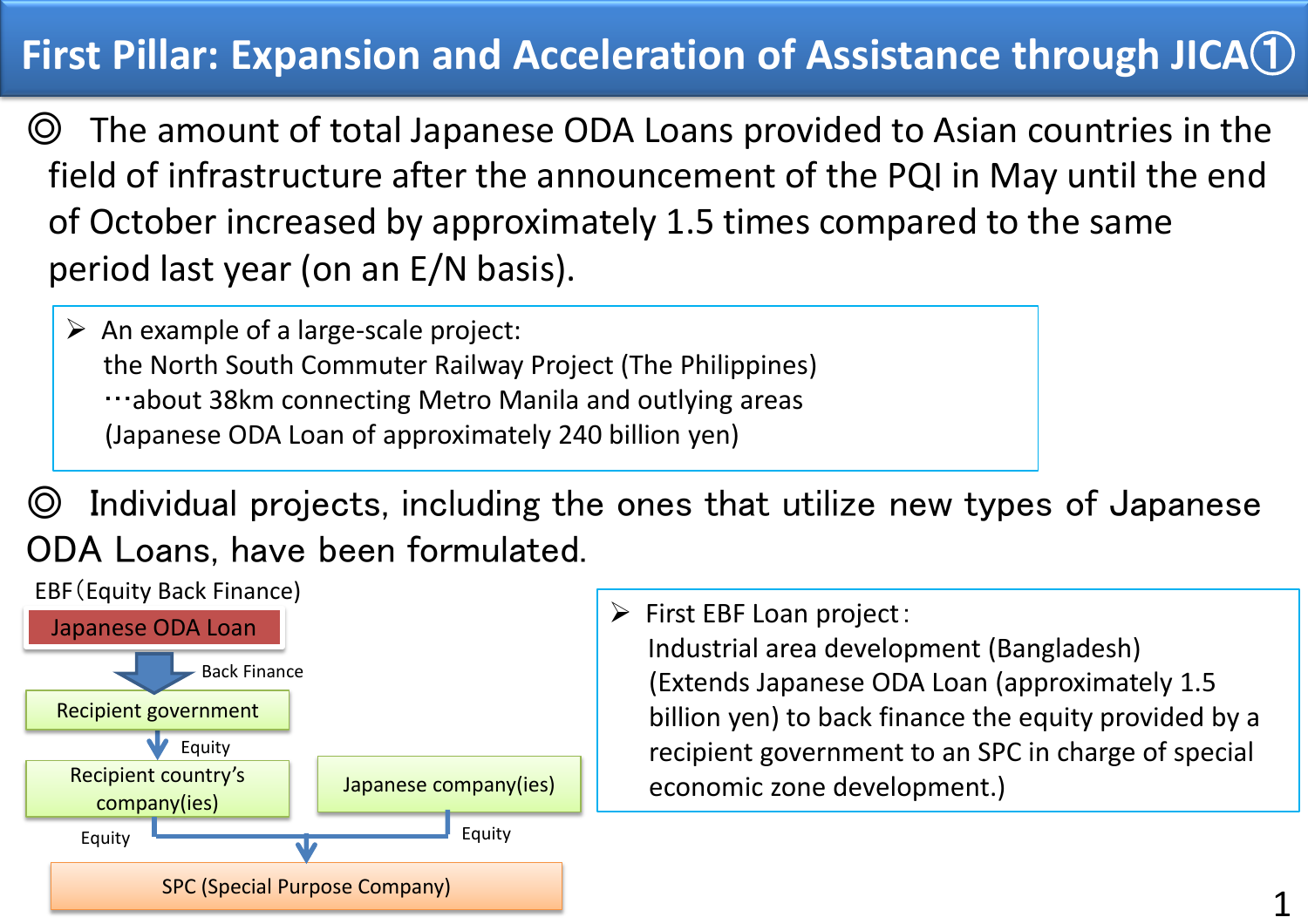# **First Pillar: Expansion and Acceleration of Assistance through JICA** ② **-Acceleration of Assistance-**

# ◎ **Further Acceleration of Japanese ODA Loans** [Japanese ODA Loans ]

- $\triangleright$  In order to increase the attractiveness of Japanese ODA Loans, the GoJ will further expedite Japan's ODA Loans procedures. Specifically, the GoJ will reduce the period necessary for government-related procedures to approximately 1.5 years\* at most for important projects and to approximately 2 years at most for other projects by taking the following measures:
- $\geq$  (a) promoting making pre-pledge at an early stage for projects that are of diplomatic importance or for which Japan's fine technologies and know-hows can be utilized;
- $\triangleright$  (b) conducting the detailed design study by consultants who were in charge of the feasibility study (F/S)<sup>\*\*</sup> of the project by applying the single-source selection (SSS) procedure; and
- $\triangleright$  (c) steadily conducting the front-loading of the notifications to the OECD. \*The current period necessary for government-related procedures is approximately 3 years.

\*\*F/S verifies whether a proposed project is viable to be implemented (realized and plans and formulates a project in a way that is most appropriate for implementation.

### ◎ **Acceleration of Private-Sector Investment Finance** [Private-Sector Investment Finance]

 $\triangleright$  For projects that are regarded to be suited for JICA's appraisal, JICA will start its appraisal process in principle within one month after an application was filed by private companies, etc. (in principle within two weeks after the presentation by JICA to the three relevant ministries of the GoJ (the Ministry of Foreign Affairs, the Ministry of Finance, and the Ministry of Economy, Trade and Industry)). In addition, the standard period for the Japan Bank for International Cooperation (JBIC) to respond to inquiries on projects will be 2 weeks.

### ◎ **Introduction of Special Contingency Reserves** [Japanese ODA Loans ]

 $\triangleright$  The GoJ will introduce a system in which "special contingency reserves" will be added in the amount to be committed in Exchange of Notes (E/N) in cases where Japanese ODA Loans will be provided to projects with high uncertainty or to countries with unstable political and economic situations. 2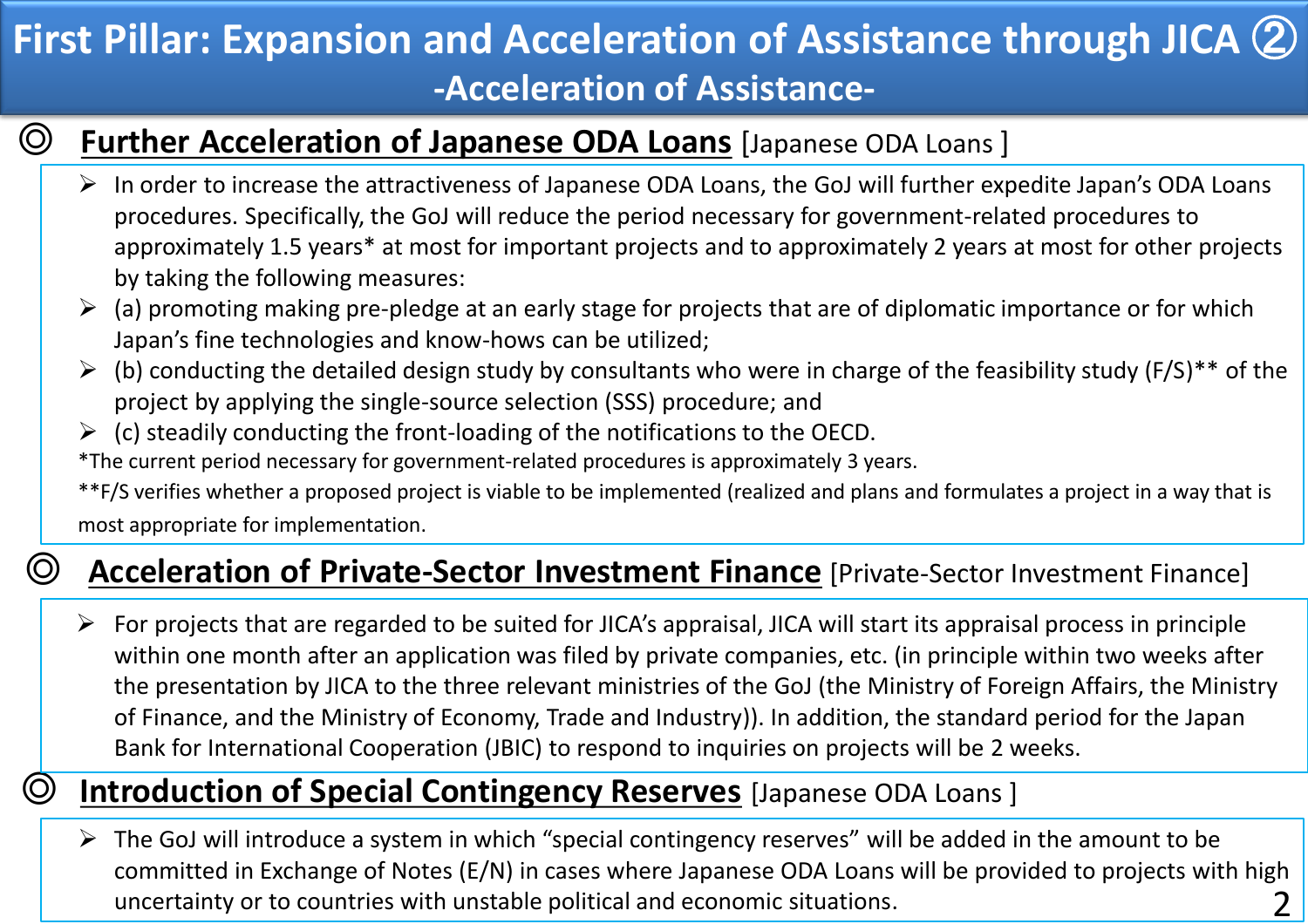# ◎ **Expansion of the coverage of Private-Sector Investment Finance** [Private-Sector Investment Finance]  $\triangleright$  The GoJ will review the interpretation of the requirement of "no-precedent policy" for the Private-Sector Investment Finance (loan) and clarify that the Private-Sector Investment Finance can be provided in cases where non-concessional loans by existing Japanese private financial institutions cannot realize projects, even if there is a precedent of a loan provided by a private financial institution to a similar project. Note: A no-precedential case for the Private-Sector Investment Finance (loan) means that, in principle, a non-**First Pillar: Expansion and Acceleration of Assistance through JICA** ③ **-Encouragement of Private Investment-**

concessional loan has never been provided to similar projects in the host country.

# ◎ **Strengthening the collaboration between JICA and other organizations**

[Private-Sector Investment Finance]

 $\triangleright$  The GoJ enables JICA to co-finance with private financial institutions when the provision of Private-Sector Investment Finance (loan) under concessional terms (i.e. the rate of interest, period, seniority, etc.) complements the loans or equities provided by existing Japanese private financial institutions in a qualitative manner and make such loans or equities possible.

Note: Until this announcement, JICA was not able to provide co-financing with private financial institutions for Private-Sector Investment Finance (loan).

# ◎ **Conducting pilot/test-marketing projects to encourage quality infrastructure**

[Grant Aid, etc.]

 $\triangleright$  The GoJ will provide systems, etc. in which Japan has superiority through grant aid and technical assistance financed under JICA's Finance and Investment Account, etc. and inform their advantages to recipient countries, thereby realizing the provision of Japanese ODA Loans and expanding private businesses. 3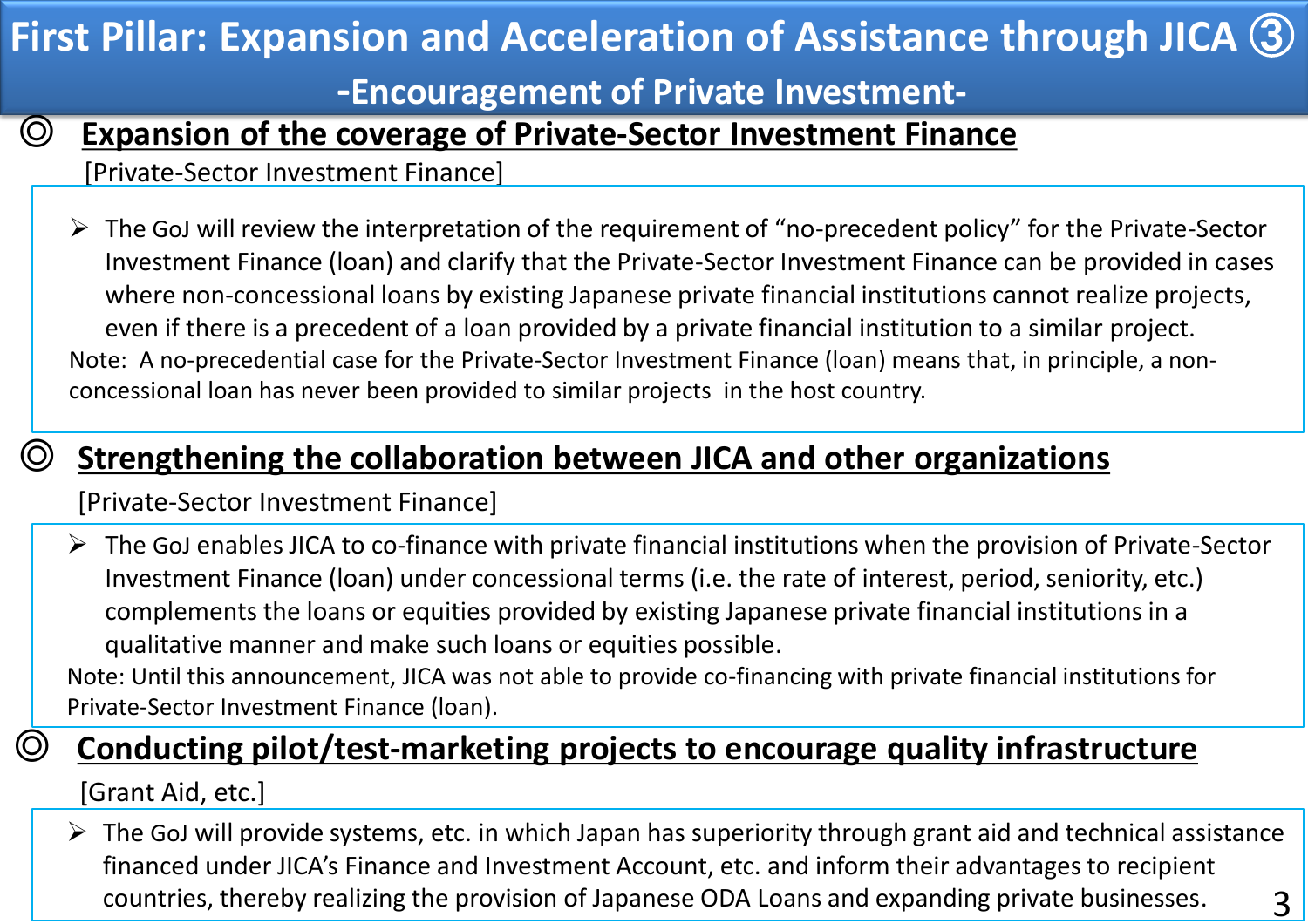The GoJ will further enhance the attractiveness of Japanese ODA Loans by taking the following measures on condition that JICA's fiscal soundness is ensured;

- ◎ **Introduction of Japanese ODA Loans with Currency Conversion Option to countries whose GNI per capita level is the same as or higher than that of Upper- Middle-Income Countries** [Japanese ODA Loans ]
	- $\triangleright$  The GoJ will introduce Japanese ODA Loans with Currency Conversion Option to countries whose GNI per capita level is equal to or higher than that of Upper-Middle-Income Countries in order to increase the attractiveness of Japanese ODA Loans by making their repayment options flexible and to encourage developing Japanese ODA Loans projects in which Japanese companies may participate.

Note: Japanese ODA Loans with Currency Conversion Option have already been introduced to countries whose GNI per capita level is the same as or lower than that of Middle-Income Countries since January 2013.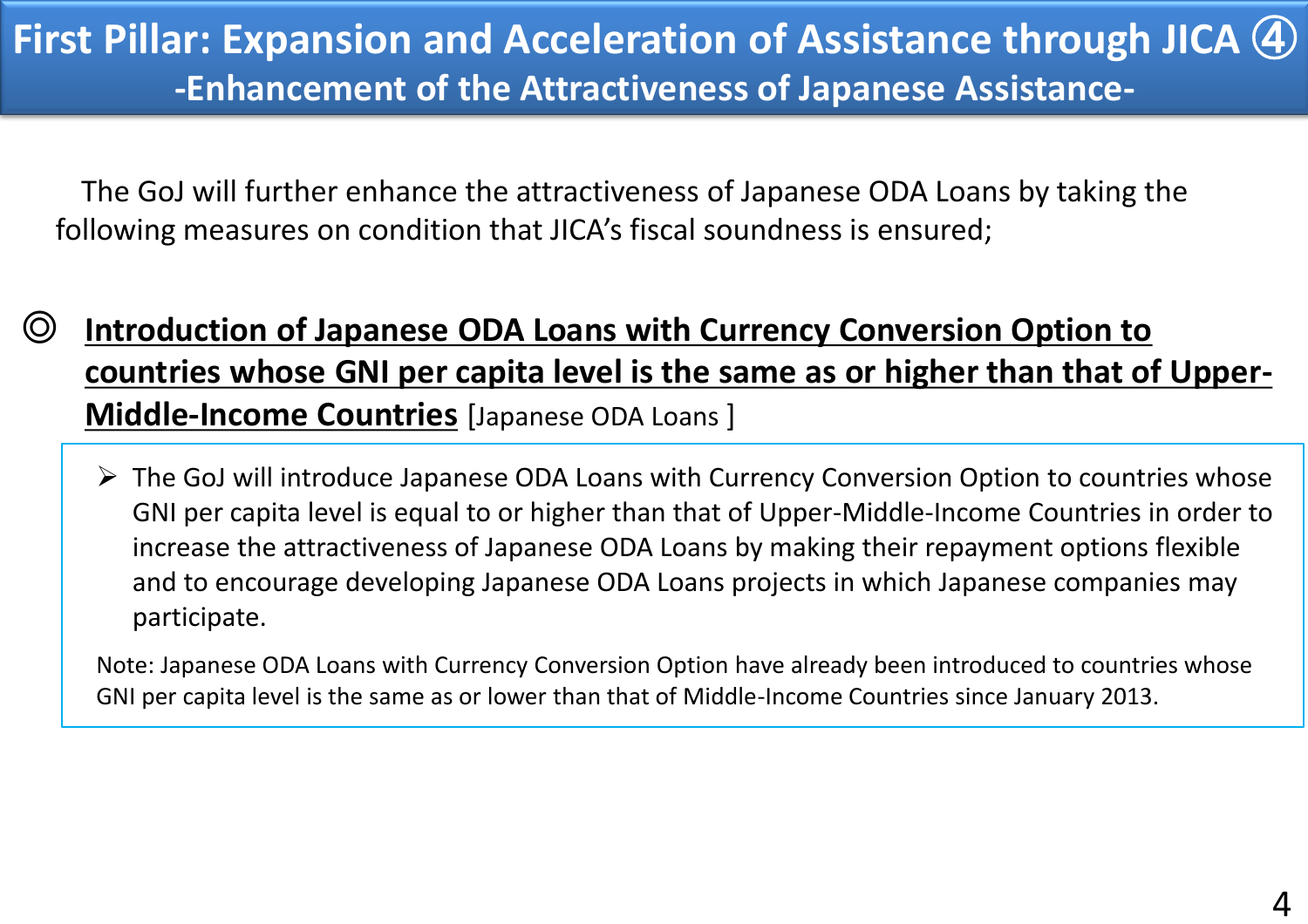#### ally Acceleration of Assist **First Pillar: Expansion and Acceleration of Assistance through JICA** ⑤ **-Enhancement of the Attractiveness of Japanese Assistance-**

### ◎ **Establishment of Dollar-denominated Japanese ODA Loans** [Japanese ODA Loans ]

 The GoJ will provide Dollar-denominated Japanese ODA Loans as Government loans provided through JICA.

# ◎ **Establishment of High-spec Loans** [Japanese ODA Loans ]

 $\triangleright$  The GoJ will establish High-spec Loans to provide concessional loans for projects that are specifically regarded as promoting quality infrastructure.

Note: The requirements as well as terms and conditions are to be decided.

# ◎ **Establishment of Japanese ODA Loans for business/management rights**

[Japanese ODA Loans ]

 $\triangleright$  The GoJ will establish Japanese ODA Loans for business/management rights by actively providing Equity Back Finance (EBF) Loan, Viability Gap Funding (VGF) Loan, and Contingent Credit Enhancement Facility for PPP Infrastructure Development for projects in which Japanese companies have acquired or are considering acquiring business/management rights. At the same time, the GoJ will take such measures as making a pre-pledge by the Government or issuing a Letter of Intent (LOI) by JICA for projects that are of diplomatic importance or for which Japan's quality technology and know-hows can be utilized in cases where expressing its interest in the project is perceived to be necessary and the conditions such as the macroeconomic situations and the debt sustainability are confirmed.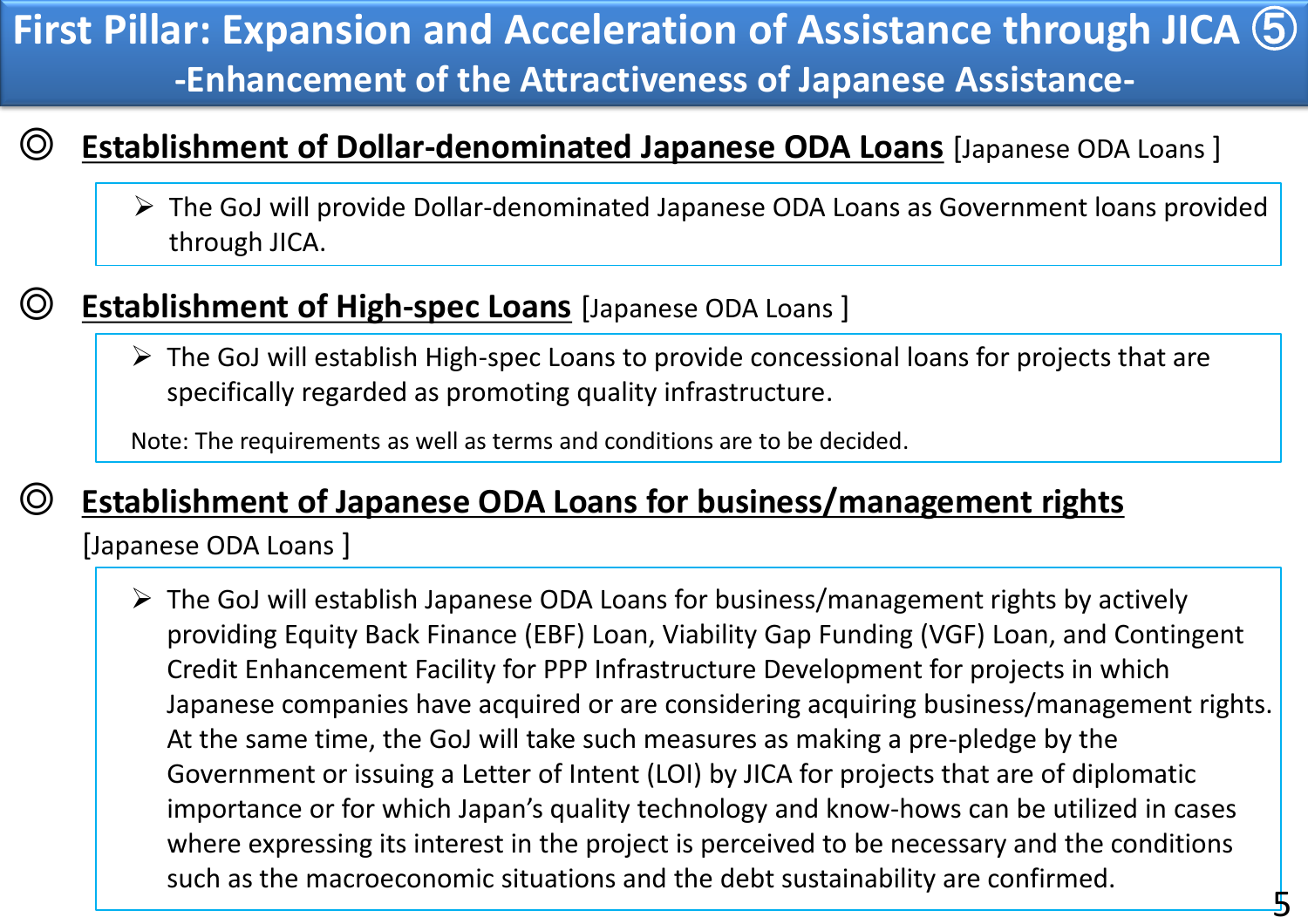#### ally Acceleration of Assist **First Pillar: Expansion and Acceleration of Assistance through JICA** ⑥ **-Enhancement of the Attractiveness of Japanese Assistance-**

### ◎ **New measures for Sub-sovereign Loan** [Japanese ODA Loans ]

 $\triangleright$  In providing Japanese ODA Loans directly to sub-sovereign entities of developing countries, the GoJ will decide to exempt the government guarantee as an exception on a case-by-case basis at a Ministerial conference if various conditions, including economic stability of recipient countries and sufficient commitment by recipient governments, are met.

Note: Sub-sovereign entities mean local governments, state-owned companies, etc.

# ◎ **Implementation of technical assistance financed under JICA's Finance and Investment Account to support contractee to realize quality infrastructure**

 $\triangleright$  The GoJ will provide assistance to contractee through technical assistance financed under JICA's Finance and Investment Account\* to ensure the quality of Government loans projects that require high-precision construction (e.g. construction of civil engineering structures for high-speed railway) and to realize quality infrastructure.

Note: As technical assistance financed under JICA's Finance and Investment Account, JICA conducts studies, etc. in the aim of ensuring swift and smooth implementation/achievement of development projects, etc. under Japanese ODA Loans/ Private-Sector Investment Finance or increasing their development effects. Such technical assistance is conducted at JICA's own expense (e.g. principal payments) without relying on government funding.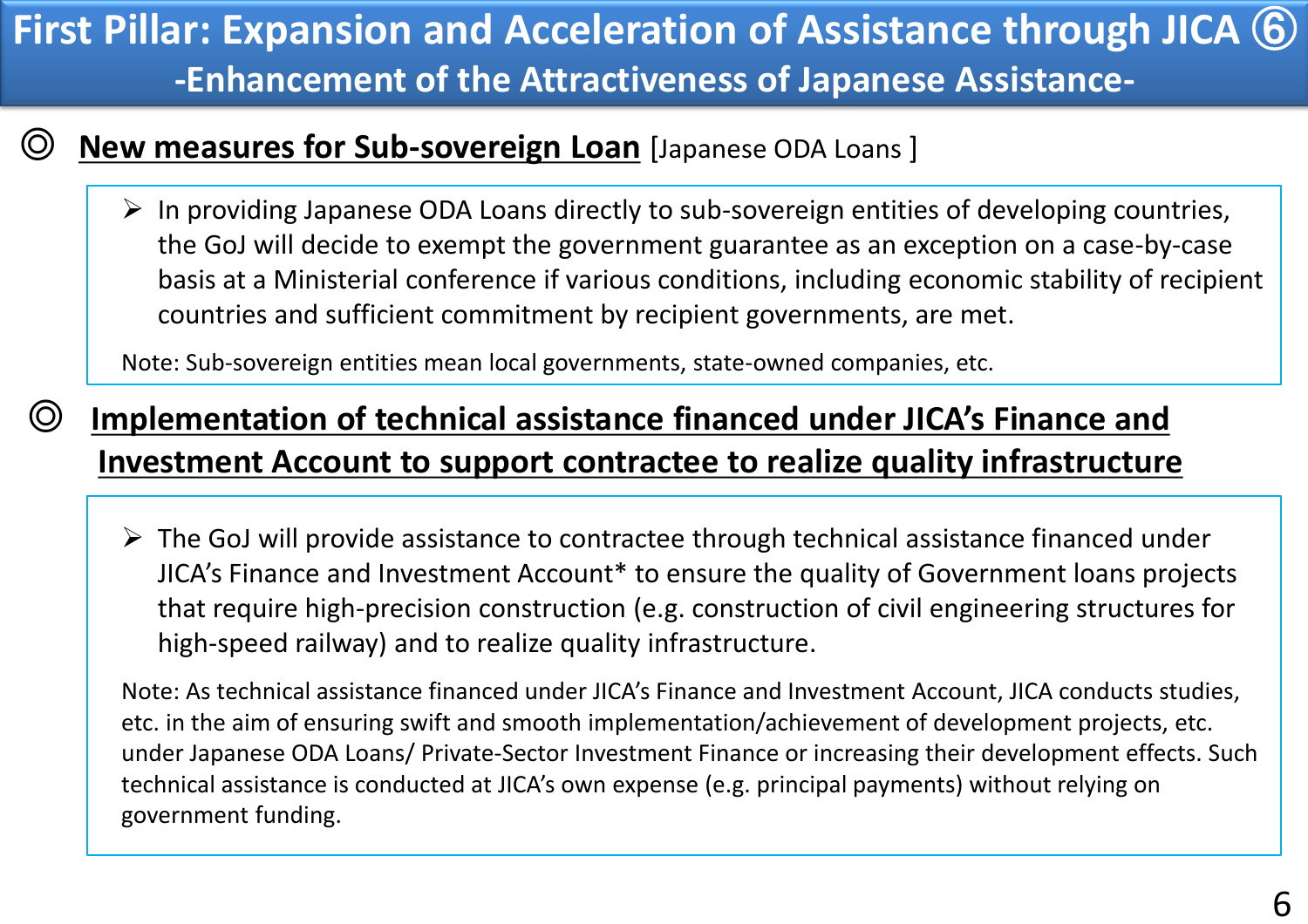# **Second Pillar: Collaboration with ADB** ① **-Support for Private Infrastructure Projects through Measures such as PPP-**

For the investment and financing for quality infrastructure projects, the Government of Japan agreed on a new collaboration package with ADB, which consists of the following three elements;

1.A new trust fund will be established in ADB through JICA's investment by the end of March 2016 and it will invest in and finance private quality infrastructure projects through measures such as PPP. The JICA Trust Fund will target to invest and finance up to USD 1.5 billion in the next 5 years.

(Note: ADB expects to mobilize USD 6 billion of funding, including the trust fund, ADB's ordinary account and private funding.)

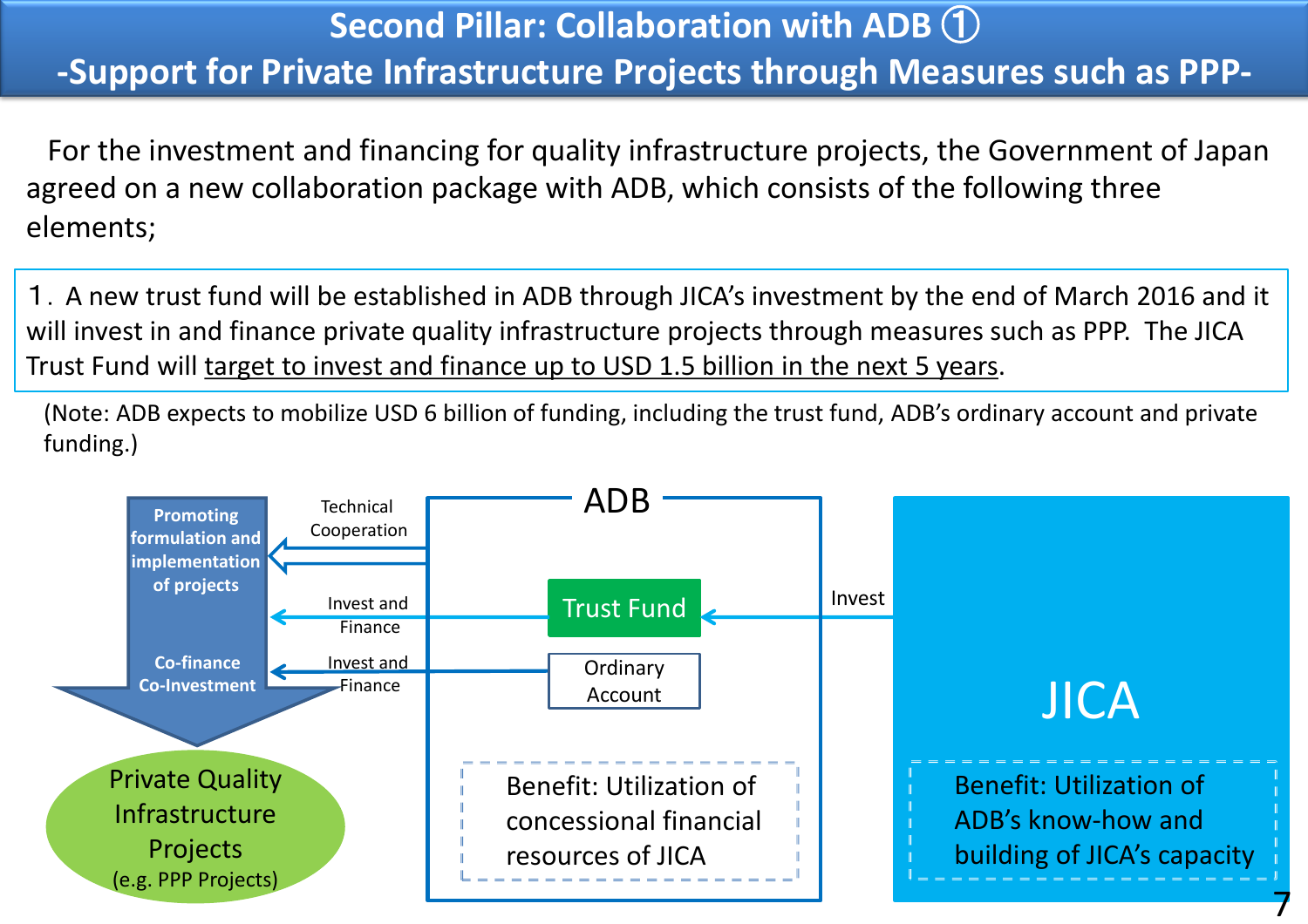# **Second Pillar: Collaboration with ADB** ② **-Promotion of Public Infrastructure Development and High-level Policy Dialogues-**

2.To promote public quality infrastructure development, JICA, in collaboration with ADB, will support long-term investment plans and provide technical cooperation and loans for sovereign projects. JICA and ADB will target to co-finance USD 10 billion in the next 5 years.



3. The Government of Japan, JICA, and ADB will hold high-level policy dialogues regularly for smooth implementation of quality infrastructure investment under the abovementioned initiatives.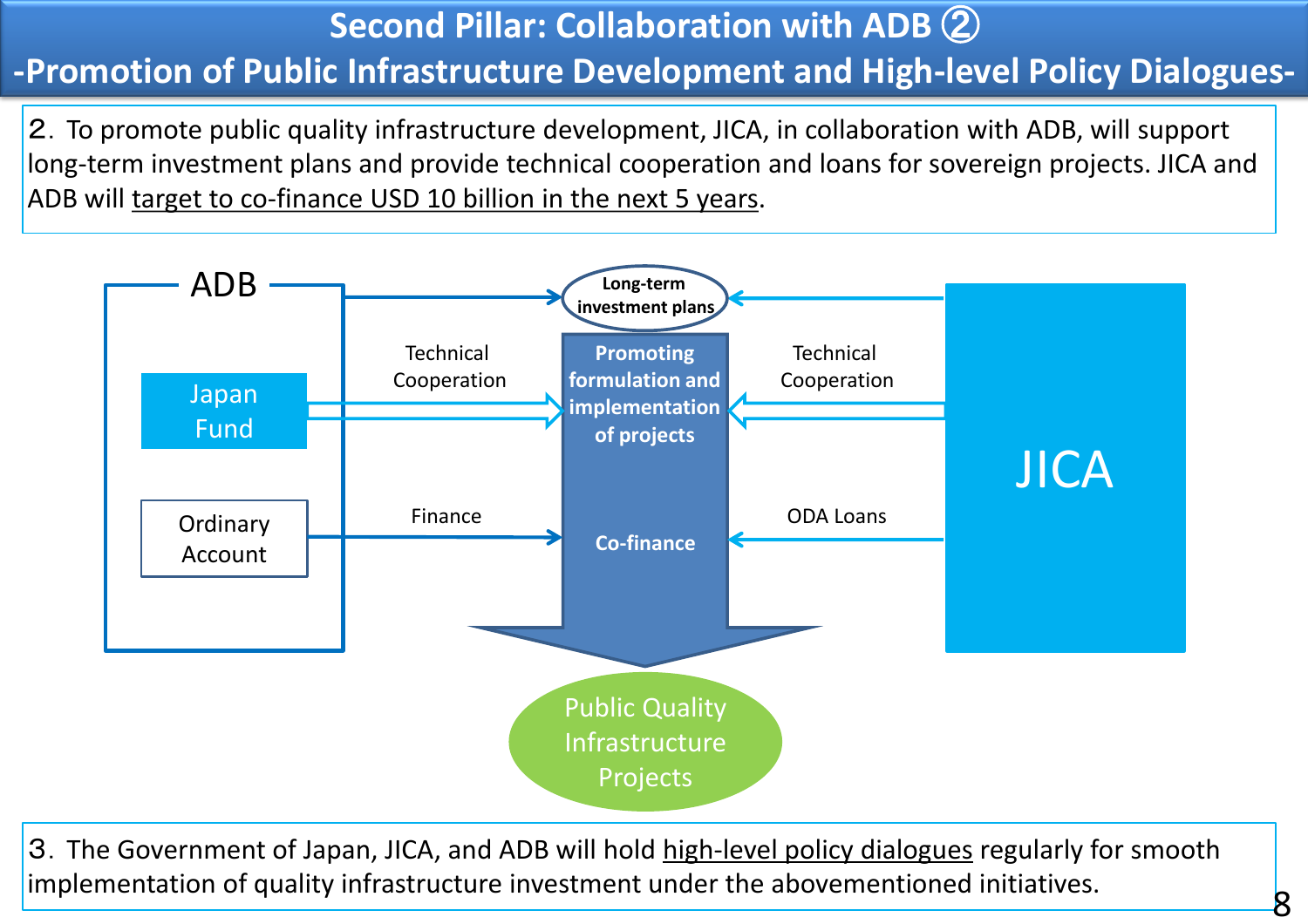# **Third Pillar: Measures to Increase the Supply of Funding for Projects with Relatively High Risk Profiles through JBIC, etc.** ①

In order to further support Japanese companies to expand their business in the field of overseas infrastructure projects such as the ones that utilize private funding and know-hows, the Government of Japan will consider strengthening the functions of government agencies such as the Japan Bank for International Cooperation (JBIC).

### ◎ **Further Risk Taking by JBIC**

- $\triangleright$  The Government of Japan will add the Specially Designated Operations to JBIC, through which JBIC will provide funding to overseas infrastructure projects that have a sufficient level of expected return as well as high risk profiles. (Note: The account for the Specially Designated Operations will be separated from the general account.)
- $\triangleright$  On condition of ensuring the necessary fiscal foundation, the Specially Designated Operations will enable JBIC to take further risks by exempting the requirement to ensure certainty of repayment for each project, while maintaining the principle of securing sufficient revenue to cover its expenses as a whole.

### **Expansion of JBIC's Local Currency Loans**

 $\triangleright$  JBIC will introduce a long-term borrowing from local financial institutions as a means to obtain local currency so that it can expand its Local Currency Loans that are of high demand in infrastructure projects especially in developing countries.

### ◎ **Diversification of JBIC's Assistance Tools**

 $\triangleright$  JBIC will introduce new assistance tools for overseas infrastructure projects (e.g. two-step loans to banks, acquisition of bonds (project bonds), and Islamic finance).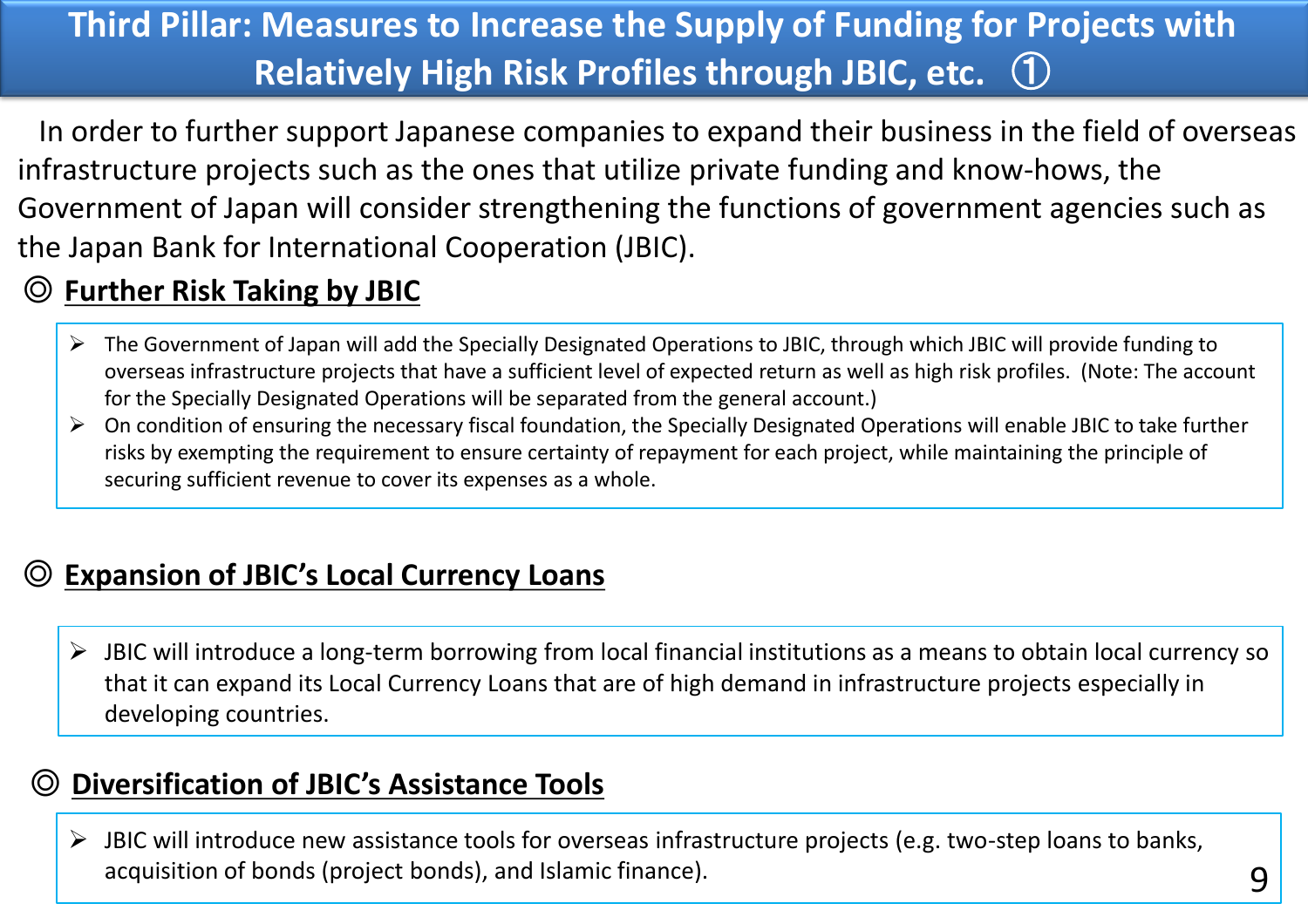# **Third Pillar: Measures to Increase the Supply of Funding for Projects with Relatively High Risk Profiles through JBIC, etc.** ②

### ◎ **Strengthening the Functions of the Nippon Export and Investment Insurance(NEXI)**

NEXI will;

- Extend the term of investment insurances (15 years  $\rightarrow$  30 years) to accommodate itself to the increase in project periods
- $\triangleright$  Cover the risk of the breach of contract by foreign governments, etc. even after the end of the project period Investment **J**nsurance
- $\triangleright$  Expand its coverage for mezzanine loans (e.g. subordinated loans and preferred shares) (cover corporate failures in addition to country risks)
- $\triangleright$  Establish dollar-denominated trade insurances
- $\triangleright$  Expand its coverage on country risk to 100% for loan insurances (currently 97.5%)
- $\triangleright$  Establish a new insurance product to cover sub-sovereign risks
- $\triangleright$  Provide coverage on the breach of contract regarding interest SWAP for enterprises to a certain extent
- $\triangleright$  Include its insurance premium in the coverage of buyer's credit loans
- ◎ JOIN, which was established in October 2014, decided to invest in a high-speed railway project connecting Dallas and Houston in the United States, on the premise of introducing Japan's Shinkansen technology by an American enterprise.
- ◎ The Government of Japan will establish the JICT as a government-private sponsored fund that invests in overseas projects in the fields of telecommunications, broadcasting, and postal service.

(Note: It is scheduled to be established by the end of November.)

Loan

Insurance